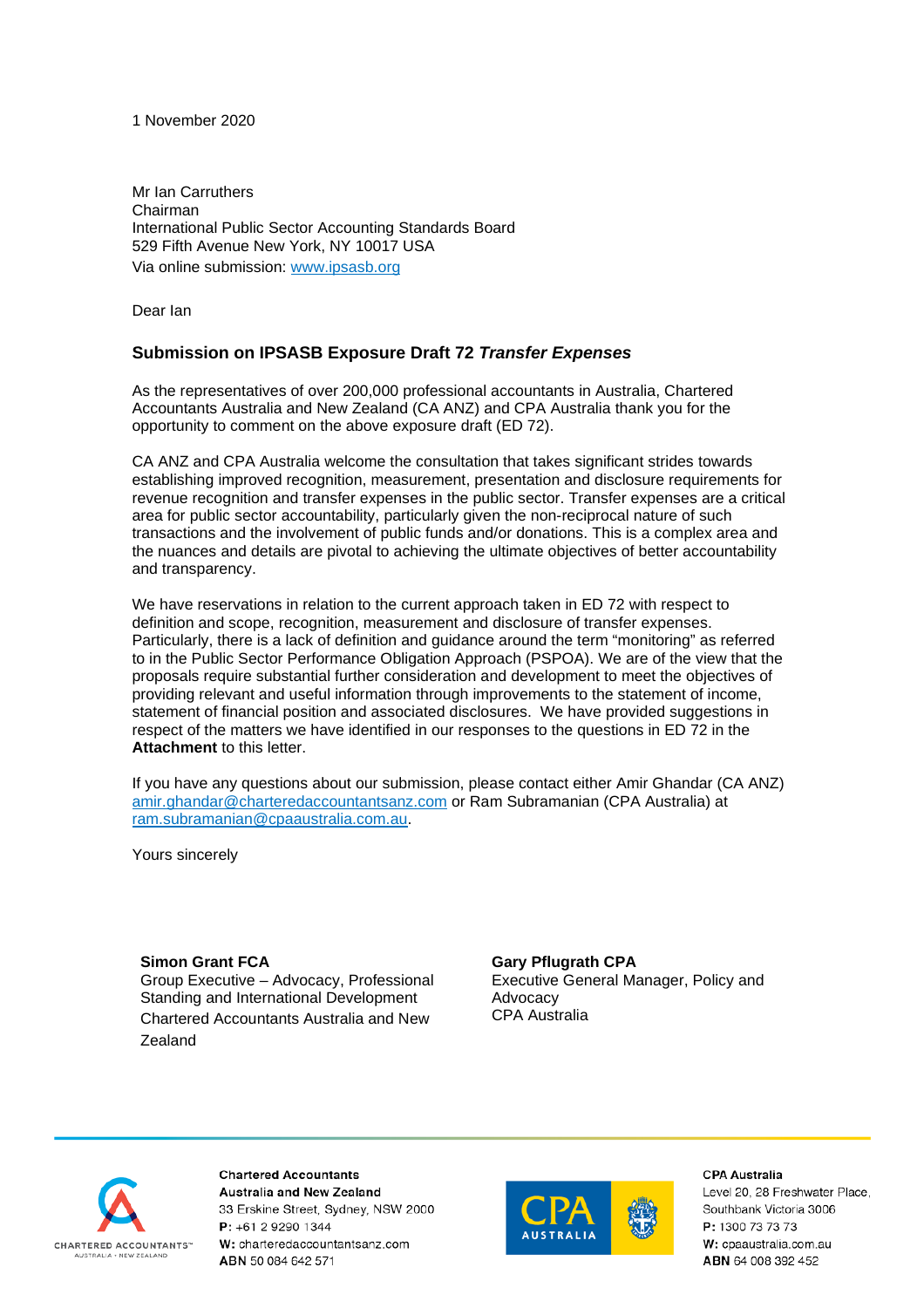## **Attachment**

**Specific Matter for Comment 1:** 

**The scope of this [draft] Standard is limited to transfer expenses, as defined in paragraph 8. The rationale for this decision is set out in paragraphs BC4–BC15. Do you agree that the scope of this [draft] Standard is clear? If not, what changes to the scope or definition of transfer expense would you make?** 

We do not agree that the scope of ED 72 is clear. We have considered the scope of ED 72 as detailed in paragraphs 3 to 7 and AG4 to AG5 and note the following issues for further consideration by the IPSASB:

- We suggest providing further Application Guidance and Illustrative Examples on how to apply Paragraph 7. Paragraphs AG4-AG5 do not provide additional guidance on how to apply Paragraph 7, while Illustrative Example 3 (IE 3) is provided to assist with the application of this paragraph. However, IE 3 refers to the purchase of two vehicles as a "binding arrangement" and how the vehicle retained by the transfer provider for own use is outside the scope of ED 72, whilst the vehicle transferred to a transfer recipient is within the scope of ED 72. We do not believe this example deals with a binding arrangement with multiple components (that requires application of other Standards) between a transfer provider and transfer recipient.
- Paragraph 5 lists the standards scoped out but neither IPSAS 19 *Provisions, Contingent Liabilities and Contingent* Assets nor IPSAS 32 *Service Concession Arrangements: Grantor*  is considered as part of the scope of the ED. We believe there should be more clarity between the scope of this ED and the requirements in IPSAS 19 and IPSAS 32, including consideration of whether IPSAS 19 and IPSAS 32 are scoped in our out of the proposed Standard.
- We note that "capital transfers" are discussed in ED 71 *Revenue without Performance Obligations*. We suggest clarifying the term "capital transfers" referred to in paragraph 3 from a transfer provider's perspective as well.
- It is not clear why the subsequent measurement of other non-contractual payables is brought into the scope of ED 72 through paragraph 4. We suggest clarifying the rationale behind paragraph 4.
- ED 72 proposes to define a transfer expense as "an expense arising from a transaction, other than taxes, in which an entity provides a good, service, or other asset to another entity (which may be an individual) without directly receiving any good, service, or other asset in return." We suggest clarifying the following two points in respect of the proposed definition of transfer expenses:
	- It is not clear whether an expense is a transfer expense if a transfer provider receives any good, service or other assets *indirectly* in return for the provision of transfer expenses, and
	- It would be helpful if application guidance and illustrative examples could be provided to demonstrate how the provision of services could constitute transfer expenses.



**Chartered Accountants Australia and New Zealand** 33 Erskine Street, Sydney, NSW 2000 P: +61 2 9290 1344 W: charteredaccountantsanz.com ABN 50 084 642 571



**CPA Australia**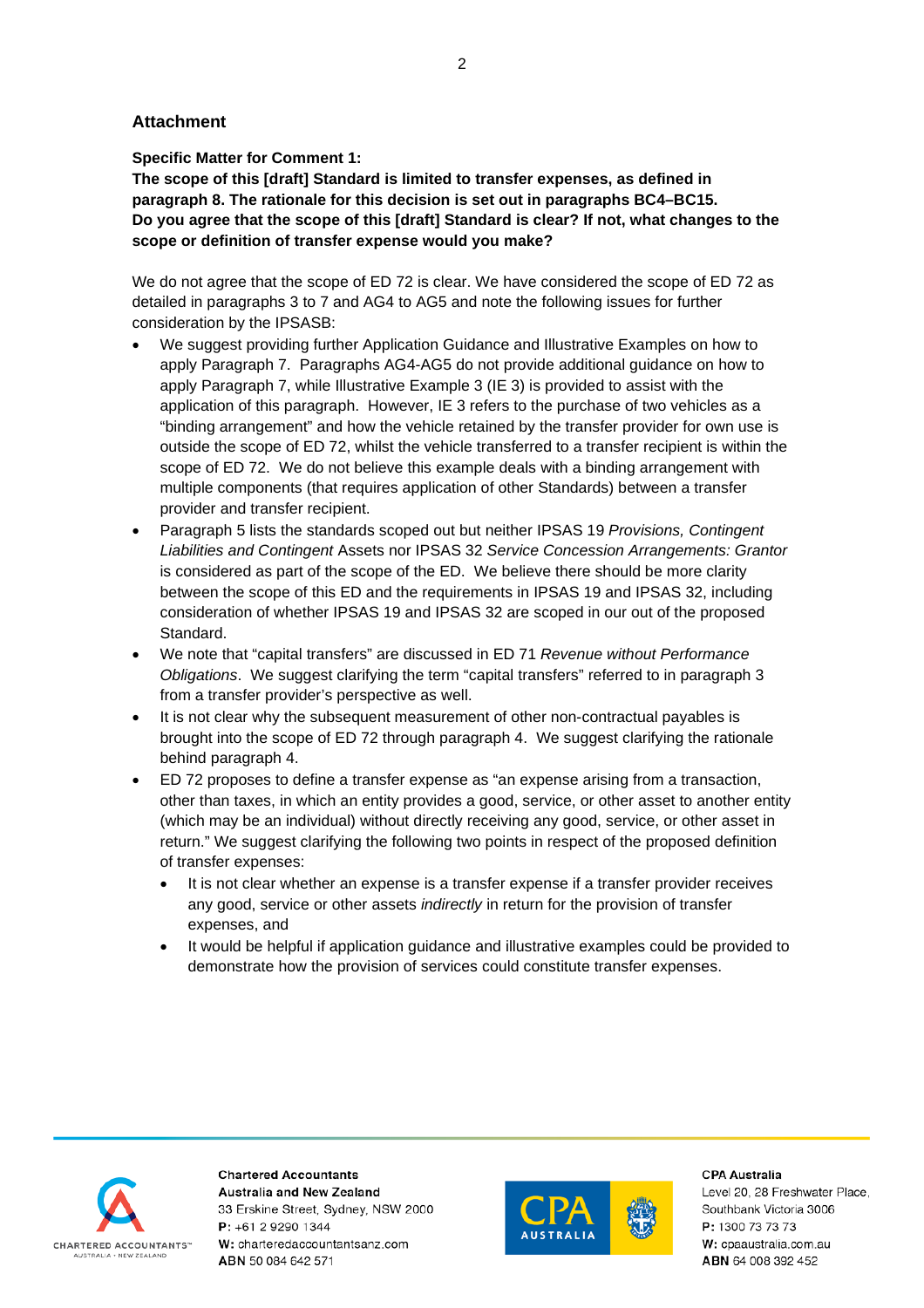• Paragraph 3 states that "Transactions which result in the entity receiving goods, services or other assets directly in return for the resources the entity transfers to the counterparty do not satisfy the definition of a transfer expense and are outside the scope of this [draft] Standard." Paragraphs 69-71 address the proposed requirements for "Consideration Receivable by a Transfer Provider" which appears to be scoped out of the ED in paragraph 3. We seek clarification of this potential inconsistency.

#### **Specific Matter for Comment 2**:

**Do you agree with the proposals in this [draft] Standard to distinguish between transfer expenses with performance obligations and transfer expenses without performance obligations, mirroring the distinction for revenue transactions proposed in ED 70,**  *Revenue with Performance Obligations***, and ED 71,** *Revenue without Performance Obligations***?** 

#### **If not, what distinction, if any, would you make?**

We broadly agree with the proposed distinction between transfer expenses with performance obligations and transfer expenses without performance obligations, subject to our comments in response to Specific Matter for Comment 3 (SMC 3) and SMC 4.

### **Specific Matter for Comment 3:**

**Do you agree with the proposal in this [draft] Standard that, unless a transfer provider monitors the satisfaction of the transfer recipient's performance obligations throughout the duration of the binding arrangement, the transaction should be accounted for as a transfer expense without performance obligations?** 

We agree with the proposal that unless a transfer provider monitors the satisfaction of the transfer recipient's performance obligations throughout the duration of the binding arrangement, the transaction should be accounted for as a transfer expense without performance obligations. However, we have a number of concerns around the term "monitoring," as follows.

For binding arrangements that reflect straightforward and simple transactions between the transfer recipient and third-party beneficiaries, the transfer provider may be able to monitor the satisfaction of the transfer recipient's performance obligations. However, we are not sure the same claim can be made for more complex arrangements that are envisaged in a five-step revenue recognition model (ED 70 *Revenue with Performance Obligations*). Effectively, the transfer provider is expected to monitor and recognise an initial asset and subsequent expenses for transfer expenses applying the five-step revenue recognition model, through the binding arrangement. We presume this will mean the transfer provider will have to have access to the same information available to the transfer recipient to apply the five-step recognition model. We believe the Public Sector Performance Obligation Approach (PSPOA) will be difficult to monitor in many cases where the provider does not have access to relevant information. Feedback we have received from our stakeholders indicates this approach will be very difficult to apply in practice in most circumstances.



**Chartered Accountants** Australia and New Zealand 33 Erskine Street, Sydney, NSW 2000 P: +61 2 9290 1344 W: charteredaccountantsanz.com ABN 50 084 642 571



#### **CPA Australia**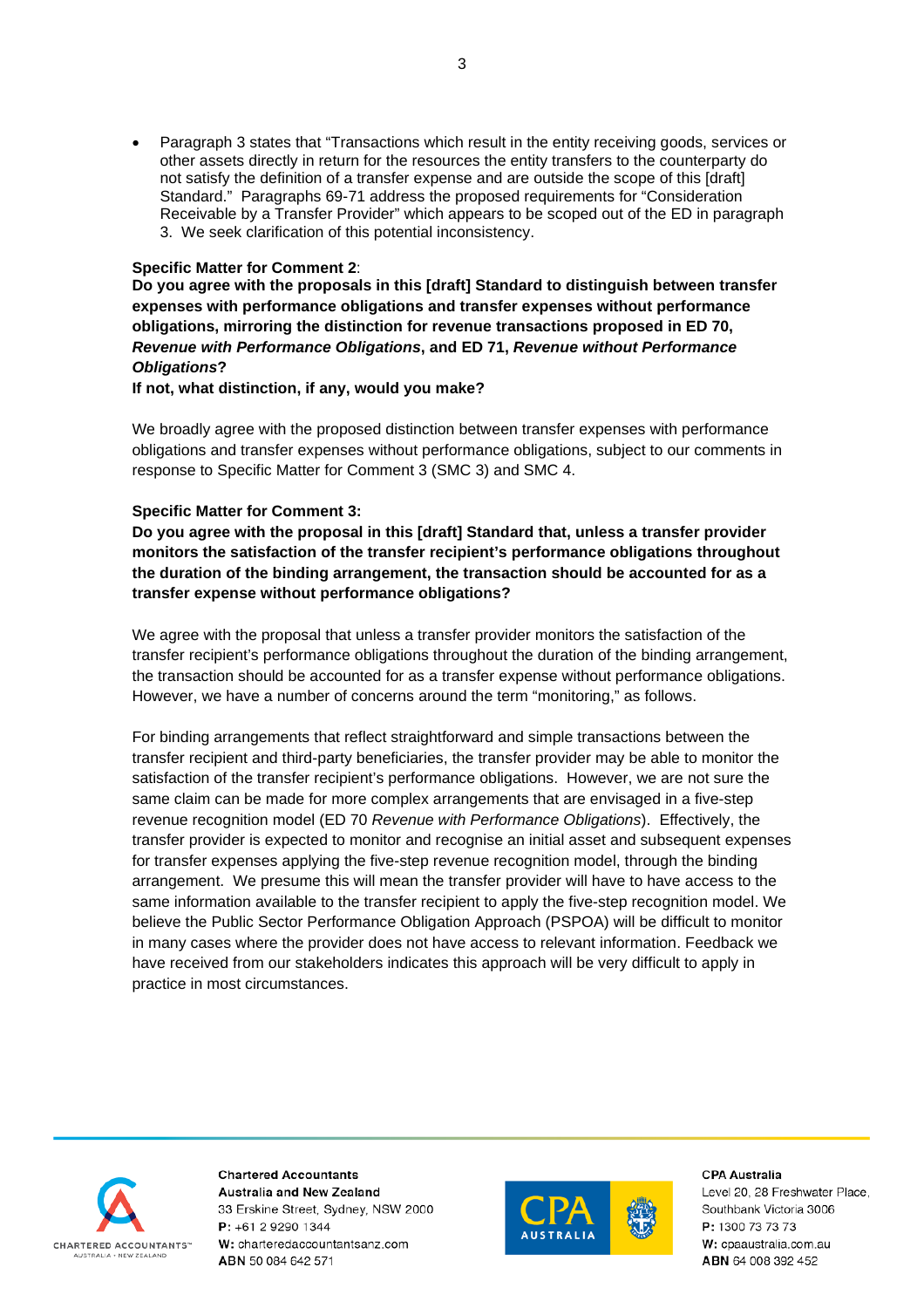We would also appreciate elaboration on what is meant by the term *monitoring*. According to the criterion listed in paragraph 13(d), "a transfer provider accounts for a transfer expense when the transfer provider can identify and monitor the satisfaction of the transfer recipient's performance obligation throughout the duration of the binding arrangement." This suggests that monitoring occurs "throughout" the duration of the binding arrangement. Does this mean that the transfer provider should have access to real-time information as the transfer recipient satisfies its performance obligations? This is likely to be impracticable in most circumstances. Therefore, we suggest providing guidance on what the phrase, "throughout the duration of the binding arrangement" implies.

Monitoring also is likely to be a time- and cost-intensive process. We have raised concerns in this regard, from a practical perspective, in our response to SMC 5.

## **Specific Matter for Comment 4**:

**This [draft] Standard proposes the following recognition and measurement requirements for transfer expenses with performance obligations:**

- **(a) A transfer provider should initially recognize an asset for the right to have a transfer recipient transfer goods and services to third-party beneficiaries; and**
- **(b) A transfer provider should subsequently recognize and measure the expense as the transfer recipient transfers goods and services to third-party beneficiaries, using the public sector performance obligation approach.**

**The rationale for this decision is set out in paragraphs BC16–BC34. Do you agree with the recognition and measurement requirements for transfer expenses with performance obligations? If not, how would you recognize and measure transfer expenses with performance obligations?** 

We agree in principle with the proposed recognition and measurement requirements for transfer expenses with performance obligations. However, we believe there are likely to be a number of practical challenges associated with the monitoring of such performance obligations. We have highlighted these in our response to SMC 3 above.

A transfer recipient applying the proposed requirements of ED 70 is expected to make a number of estimates and judgements when recognising revenue. Arguably, a transfer provider will need to arrive at similar conclusions to the transfer recipient through their monitoring process in respect of such estimates and judgements. We presume there is an expectation that the estimates and judgements that lead to revenue recognition by the transfer recipient should be mirrored by the transfer provider. However, we are concerned that there is no practical method by which it can be established that both the transfer recipient and transfer provider have arrived at the same conclusions in recognising revenue and transfer expenses respectively.

We note that the IPSASB considered whether a "binding arrangement asset" exists in the context of the Conceptual Framework in paragraphs BC21-BC36 of ED 72 and concluded that there is conceptual justification for the existence of an asset. Whilst we acknowledge this analysis, we request clarification be provided in the Basis for Conclusions on a conceptual matter relating to service potential as follows:



**Chartered Accountants Australia and New Zealand** 33 Erskine Street, Sydney, NSW 2000 P: +61 2 9290 1344 W: charteredaccountantsanz.com ABN 50 084 642 571



**CPA Australia**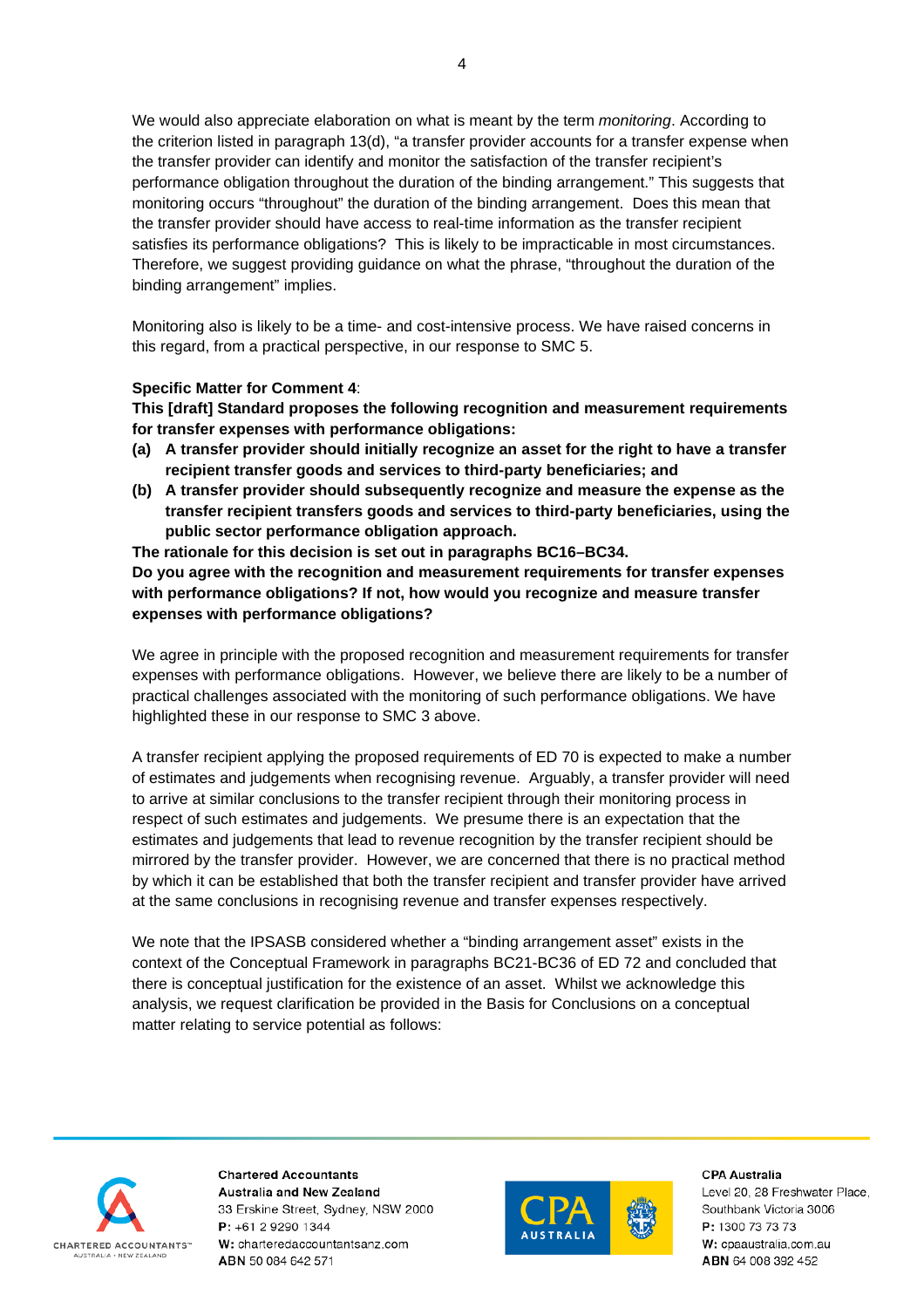- Paragraph BC 28 states that the transfer provider has an asset because it has "the right to have goods or services transferred to the specified third parties will satisfy the definition of a resource as that right will be an item with service potential."
- Presumably, the transfer recipient will also recognise an asset which is the resource received from the transfer provider, and that asset also reflects the service potential to third party beneficiaries.

Although both the transfer provider and the transfer recipient recognise an asset on the basis that it has the service potential, arguably the service potential does not differ between the two parties. We presume the distinction lies in the fact that whilst the transfer provider has control over a right to have goods or services delivered, the transfer recipient has control over the resource itself that will enable it to deliver the goods or services. We request this point be discussed further and clarified in the Basis for Conclusions.

# **Specific Matter for Comment 5:**

**If you consider that there will be practical difficulties with applying the recognition and measurement requirements for transfer expenses with performance obligations, please provide details of any anticipated difficulties, and any suggestions you have for addressing these difficulties.** 

As stated in our responses to SMC 3 and SMC 4 above, we foresee practical challenges arising from the requirement for the transfer provider to "monitor" the satisfaction of the transfer recipient's performance obligations throughout the duration of the binding arrangement.

We have identified the following practical challenges in relation to monitoring requirements:

- Practical difficulties surrounding the transfer provider's ability to obtain information about the satisfaction of performance obligations over time for the provision of services, due to the transfer provider not necessarily having ready access to the transfer recipient's accounting information.
- Delays in preparation of financial statements by the transfer provider due to delays in availability of information arising from the monitoring activities.
- The practicability of monitoring a performance obligation throughout the duration of the binding arrangement in cases where the performance obligation has a significantly long timespan and/or is delivered in a form that is difficult to monitor.
- Auditors of the transfer provider's financial statements will need to be satisfied with the quality of audit evidence that supports the existence of a binding arrangement asset, which may prove challenging without access to the underlying accounting records that are maintained by the transfer recipient.
- It appears transfer providers can make a choice on how they account for the transfer expenses based on whether or not they want to monitor. This could lead to inconsistencies in application of the proposed requirements. For example, a transfer provider may decide either to monitor, or not monitor, depending on how and when they want the transfer expenses to be recognised in their income statement. Effectively, this could allow transfer providers to apply the proposed requirements in a way that provides them with their desired outcome.



**Chartered Accountants Australia and New Zealand** 33 Erskine Street, Sydney, NSW 2000 P: +61 2 9290 1344 W: charteredaccountantsanz.com ABN 50 084 642 571



**CPA Australia**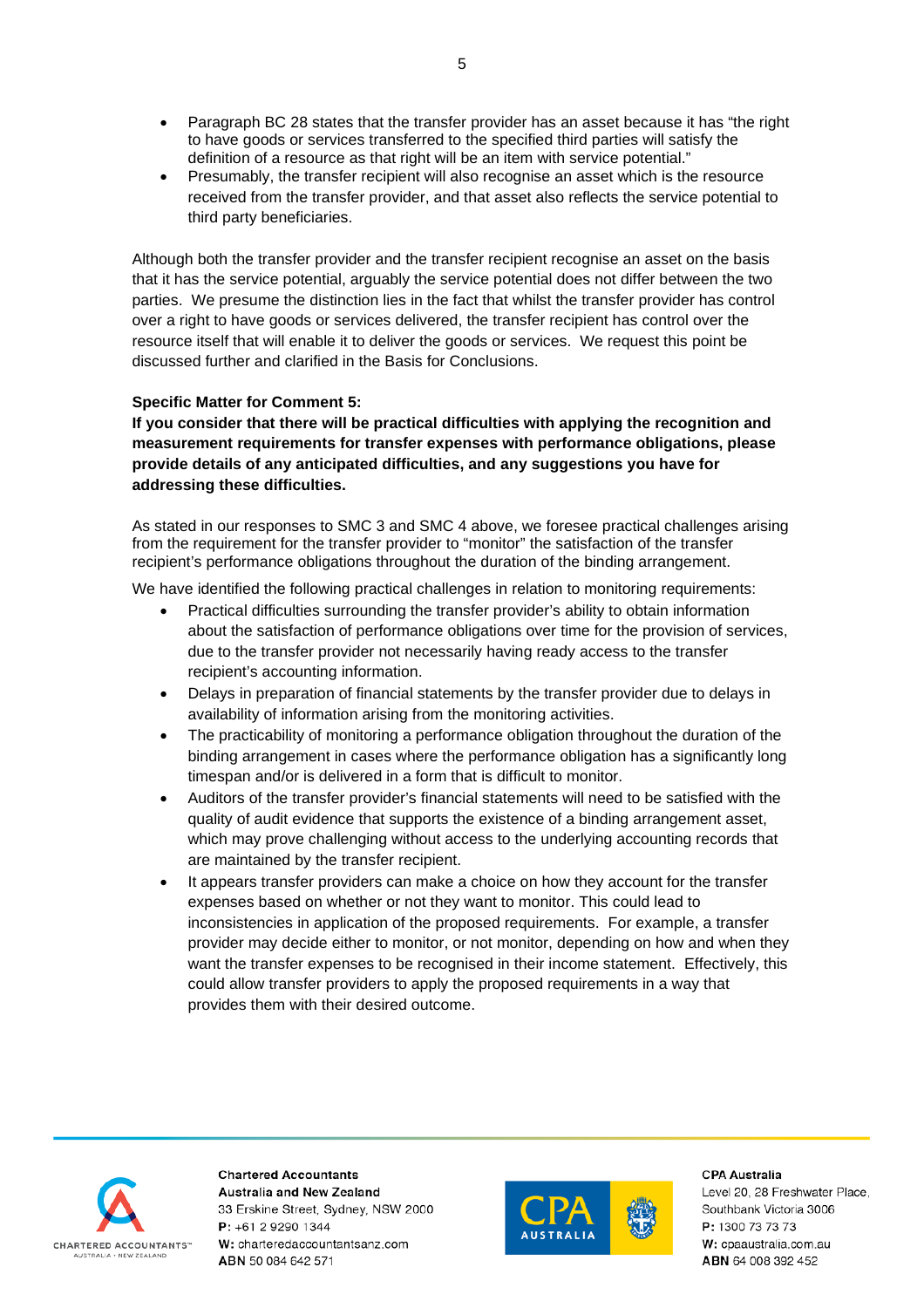- Due to the flexibility associated with how an entity can determine whether it can or cannot "monitor" a binding arrangement, this could give rise to inconsistent application of the requirements by a transfer provider for different binding arrangements, and inconsistent application across different transfer providers for similar binding arrangements. We do not believe this will lead to a good public finance management outcome and is likely to lead to a loss of comparability.
- Inaccurate 'monitoring' (i.e. not adequately evidence-based) may undermine faithful representation.
- There are cost implications of obtaining and verifying the information and the timely preparation of financial statements.
- Practical difficulties that auditors may encounter in auditing expenses that the transfer provider has recognised under the PSPOA. The information and evidence need to be robust and effectively of the same level of quality as that held by the transfer recipient. This will be expensive and effectively require two parties maintaining the same accounting systems/information for one set of transactions.

The description of the relationship between transfer provider and transfer recipient is similar to that of a grantor and operator in IPSAS 32. Practical challenges may arise around which types of transactions would fall under the requirements in ED 72 (paragraph 13) or within the scope of IPSAS 32.

For transfer expenses with performance obligations, if the transfer provider has not transferred the resources at the point at which recognition requirements for a binding arrangement asset are met, this would give rise to a liability and an asset. When the asset and liability extend over a year, the subsequent measurement is unclear, i.e. whether IPAS 41 *Financial Instruments*  (IPSAS 41) is applicable and how that would interact with an impairment test under IPSAS 21 *Impairment of non-cash generating assets* (as required by paragraph 122 and paragraph 132). We note that the subsequent measurement of a liability for a transfer expense *without* performance obligations is proposed to be under IPSAS 41 (paragraph 116).

Paragraph 13 discusses the three parties that are relevant to transfer expenses, i.e. transfer provider, transfer recipient and third-party beneficiaries. AG 22 states that "the third-party beneficiaries in three party arrangements do not have any rights to force the transfer recipient to deliver goods and services because they are not parties to the binding arrangement." We suggest including reference to AG22 clarifying that "parties" identified in paragraph 13(b) are restricted to the transfer provider and the transfer recipient**.**



**Chartered Accountants Australia and New Zealand** 33 Erskine Street, Sydney, NSW 2000 P: +61 2 9290 1344 W: charteredaccountantsanz.com ABN 50 084 642 571



**CPA Australia**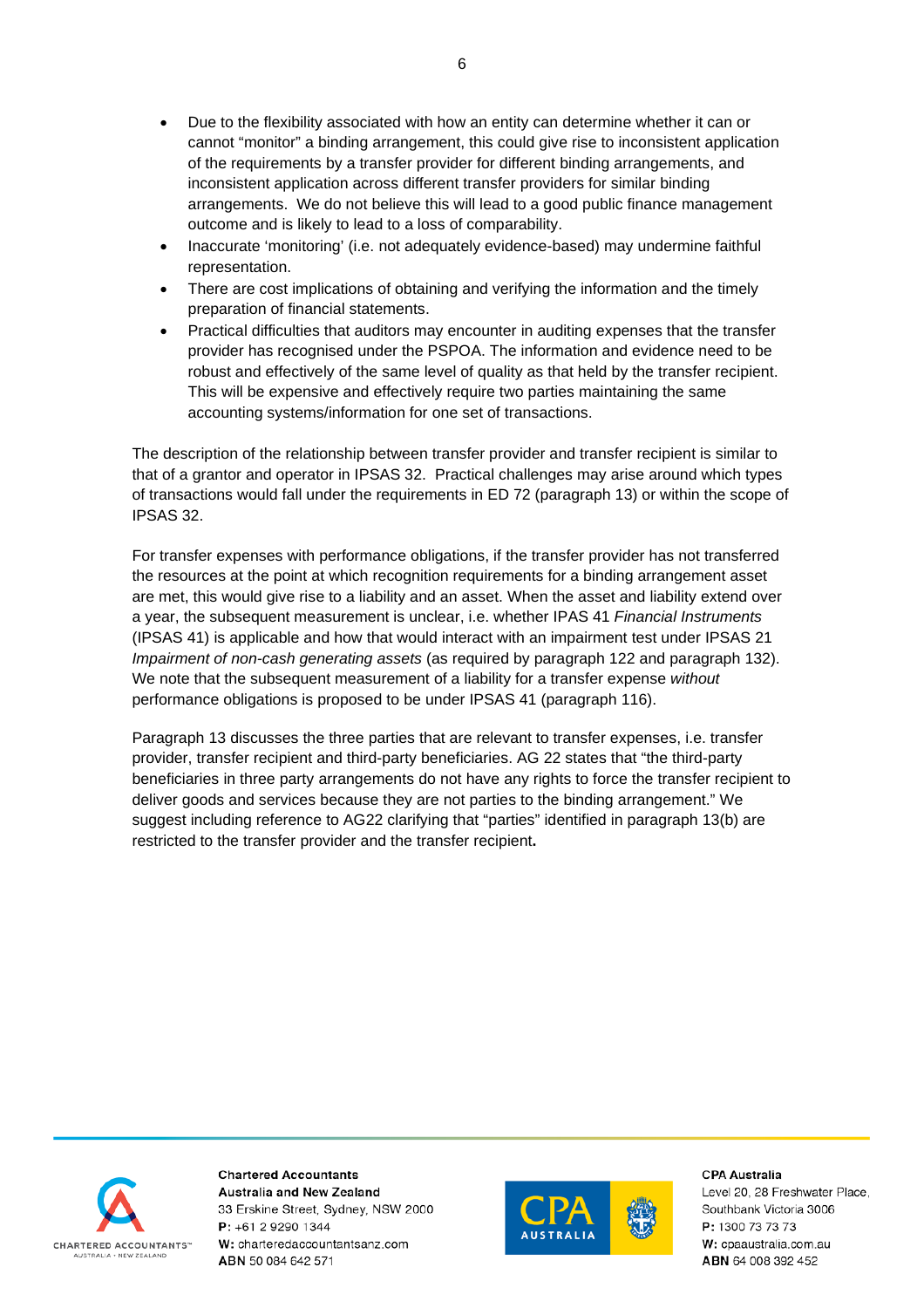#### **Specific Matter for Comment 6:**

**This [draft] Standard proposes the following recognition and measurement requirements for transfer expenses without performance obligations:** 

- **(a) A transfer provider should recognize transfer expenses without performance obligations at the earlier of the point at which the transfer provider has a present obligation to provide resources, or has lost control of those resources (this proposal is based on the IPSASB's view that any future benefits expected by the transfer provider as a result of the transaction do not meet the definition of an asset); and**
- **(b) A transfer provider should measure transfer expenses without performance obligations at the carrying amount of the resources given up.**

**Do you agree with the recognition and measurement requirements for transfer expenses without performance obligations?** 

## **If not, how would you recognize and measure transfer expenses without performance obligations?**

We generally agree with the proposed approach in paragraph 91. We support the proposed approach to measure the expense at the carrying amount of the resources transferred, when the expense is recognised at the date the resources are transferred to the transfer recipient (paragraph 102).

Paragraph 103 sets out proposed requirements of the measurement of transfer expenses before resources are transferred to the transfer recipient. It states such transfer expenses may include fixed costs, variable costs, or both. We suggest clarifying that such costs should be directly attributable to the specific binding arrangement, i.e. they are incremental costs.

We note that paragraph 114 states that the transfer provider does not revalue non-cash assets before they are derecognised. We question the rationale behind this proposal. For example, if the transfer provider was to transfer a non-current asset (e.g. a building) to a transfer recipient as part of the binding arrangement, the transfer recipient presumably has the ability to revalue the asset in their own accounting records. Arguably, this revalued amount reflects the service potential in the transferred asset. However, the transfer provider is unable to reflect the same value relating to the service potential due to the restriction placed by proposed paragraph 114.

### **Specific Matter for Comment 7:**

**As explained in SMC 6, this [draft] Standard proposes that a transfer provider should recognize transfer expenses without performance obligations at the earlier of the point at which the transfer provider has a present obligation to provide resources or has lost control of those resources. ED 71,** *Revenue without Performance Obligations***, proposes that where a transfer recipient has present obligations that are not performance obligations, it should recognize revenue as it satisfies those present obligations. Consequently, a transfer provider may recognize an expense earlier than a transfer recipient recognizes revenue.** 

**Do you agree that this lack of symmetry is appropriate? If not, why not?** 



**Chartered Accountants Australia and New Zealand** 33 Erskine Street, Sydney, NSW 2000  $P: +61292901344$ W: charteredaccountantsanz.com ABN 50 084 642 571



#### **CPA Australia**